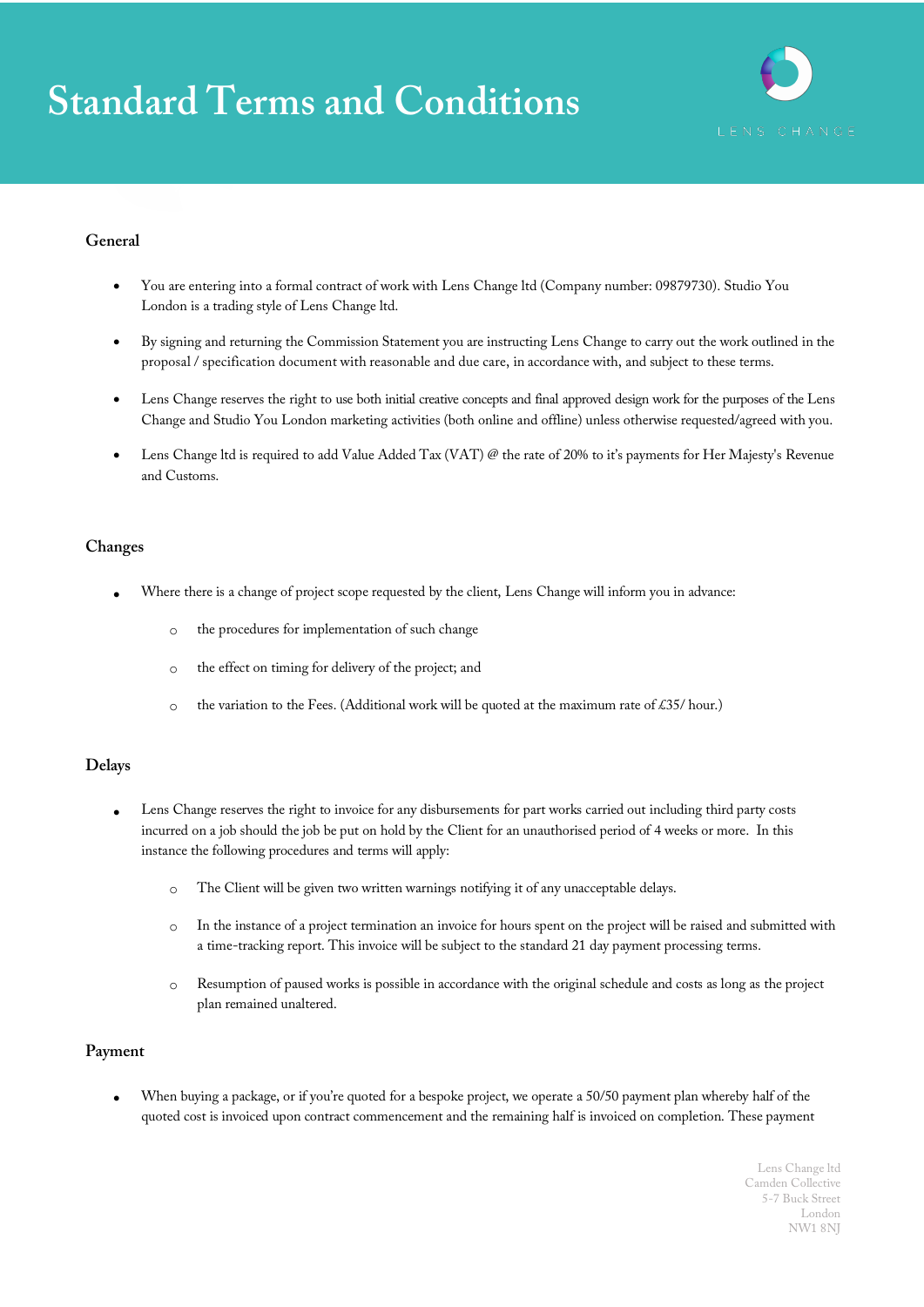## **Standard Terms and Conditions**



terms are flexible and can be substituted for a monthly payment plan or similar if required. Please speak to your rep for more details. Payment plans are agreed in the Commission Statement before project commencement.

Lens Change must receive full payment no later than 21 days after the date of any invoice. Lens Change reserves the right to suspend or remove services if we don't hear from you regarding payment or to agree alternate payment arrangements during this time.

#### **Termination**

If at any point during the Commission a client wishes to cancel, they may do so but will be invoiced at the rate of £35 / hour for work delivered to date on the project. All staff use time-tracking software and therefore an accurate report of work done can be provided. If your account is in in credit due to an up-front or monthly payment, Lens Change will arrange for a reimbursement of any staff hours not yet spent on your project.

### **IP**

• All creative work produced and devised during a project(s), creative, digital, software files and related correspondence remain the property – physically, intellectually and in copyright, of Lens Change ltd until full payment has been made on the Client's account, and all project costs have been cleared.

## **Your data**

- Lens Change will hold any project files, originals and materials for a period of up to 24 months should you wish to request additional digital copies.
- Information, data and materials provided to Lens Change by or at the discretion of the client will be deemed to be confidential and will be the sole and exclusive property of the client. All client data held by Lens Change during and postcommission will be stored securely and in accordance with EU General Data Protection Regulation 2018.

### **Liability**

- Whilst tireless effort is always made to achieve agreed delivery dates, Lens Change cannot accept liability or be held financially responsible for any targets or deadlines being missed.
- Once final proofs/materials have been signed off, Lens Change cannot be held responsible financially or otherwise for any errors relating to print, programming or any end product.
- Lens Change works hard to advise and establish secure and robust digital solutions. However Lens Change cannot be held responsible for data loss, or any loss or delay in client data communications.
- It is the responsibility of the Client that all materials (including, but not limited to images, diagrams, logos, videos, data, as well as intellectual property in other media) supplied to Lens Change by the client will have the relevant copyrights, licenses and permissions for use in the commissioned project. Lens Change cannot accept responsibility/liability for infringements caused by any wrongly supplied materials.

Lens Change ltd Camden Collective 5-7 Buck Street London NW1 8NJ